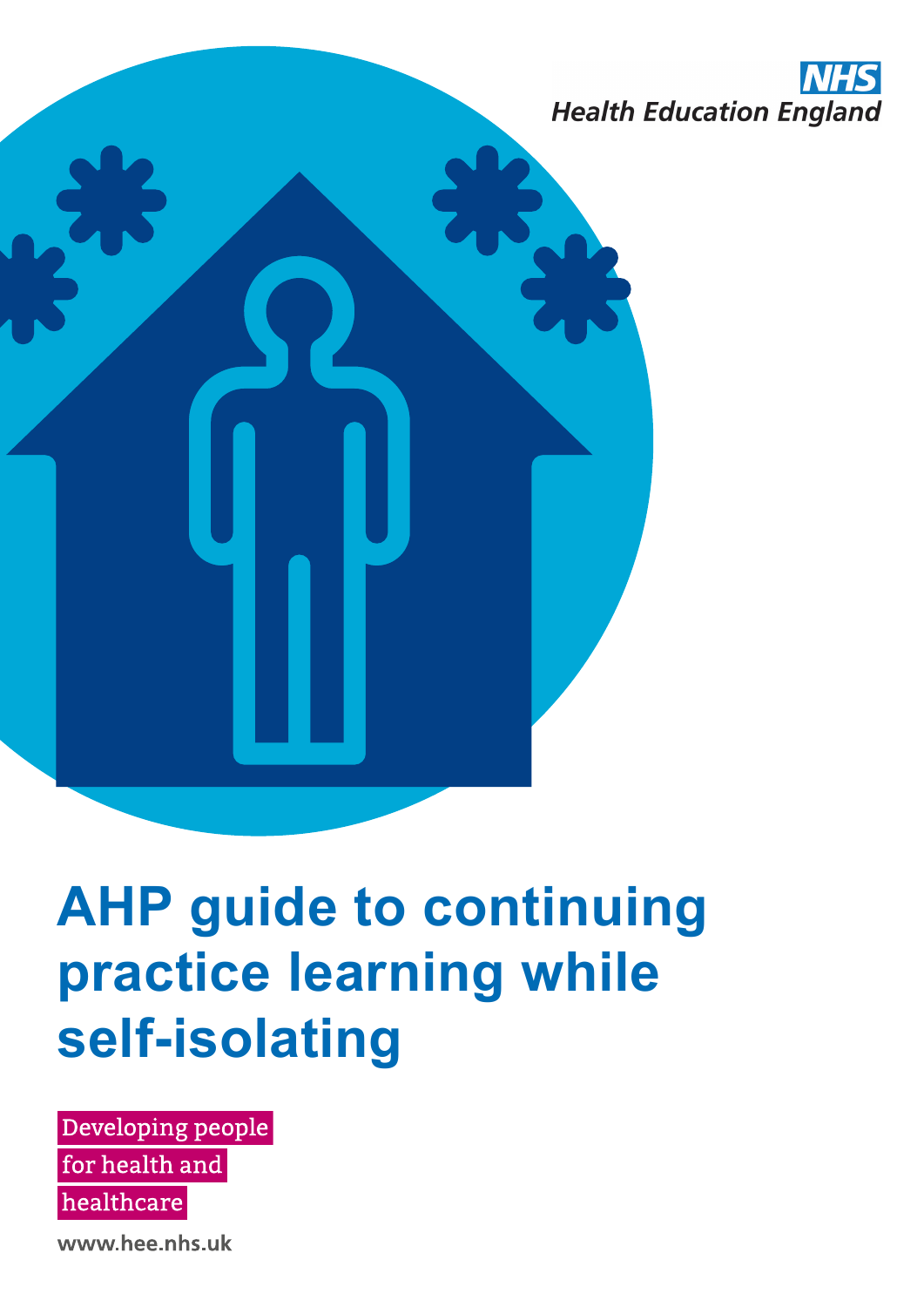# **Definitions**

# **Self-isolating**

An individual does not leave their home because they have, might have, or be at a high risk from COVID-19.

# **Practice learning**

Practice learning takes place during placements which involve a range of learning opportunities for student development. Students apply and consolidate their learning, bringing together academic theory, workplace practice to develop skills and competences needed to register. Practice learning is supervised and structured to enable progress towards learning outcomes and usually involves assessment of the learner.

# **Introduction**

This guide is for educators and students who need to self-isolate and are therefore unable to attend in-person practice learning.

It should be used to prepare and support educators, practice learning providers and students to continue their practice learning, to achieve learning outcomes and enhance professional skills and employability.

The ideas may form an entire practice learning opportunity or may be used where a period of self-isolation is required during a placement.

# **Background**

It is vital that AHP students can continue their learning throughout the COVID-19 pandemic to be able to graduate and enter the workforce as planned. It is likely that some students may have to self-isolate during some or all or their learning, putting their learning on hold.

New solutions and been developed to enable students to continue their practice learning off-site during self-isolation, provided the student is not unwell or off sick.

This guide contains suggestions that have been tried and tested by AHP teams across the country.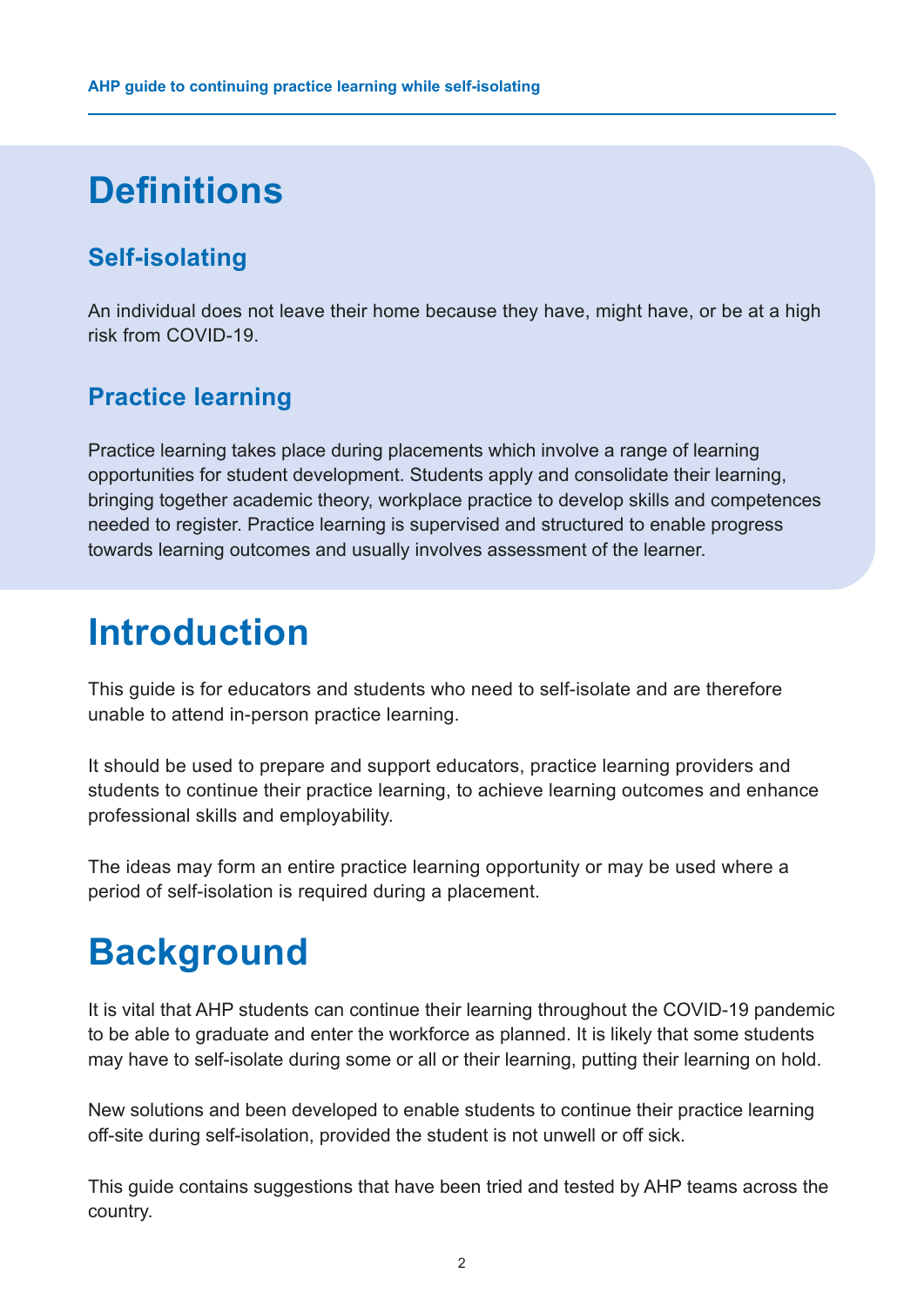# **Activities for self-isolating students**

Practice learning is not limited to clinical practice. An AHP student needs to develop a wide range of skills to register and work. The following ideas cover education, research and leadership.

## **Clinical practice**

#### **Contribute to the service remotely**

Start with shadowing and progress to contributing, contribute to virtual huddles with staff or leading online consultations with patients.



#### **Case study work**

Develop intervention/treatment plans for a patient seen on placement. Draft anonymised notes, referral letters, discharge plans etc. Research the condition, present evidence for clinical reasoning. Map out the AHP role across the full pathway (eg: home-A&E-surgical, ward-rehab, access to digital elements, unit-home).

#### **Clinical formulation**

Use theoretical models of practice to gain a deeper understanding of a patient/service user's needs and make sense of the theoretical concepts learned at university, digital security and safeguarding.

#### **Practice practical skills at home**

Assess own home environment, measure for equipment, practice a specific technique or intervention on a family member/housemate.

#### **Seek out other opportunities in the organisation**

Shadow the Patient Advice and Liaison Service (PALs) or complaints team to support them on an investigation.

[The NHS website provides further information on PALs and how to locate your local team.](https://www.nhs.uk/nhs-services/hospitals/what-is-pals-patient-advice-and-liaison-service/)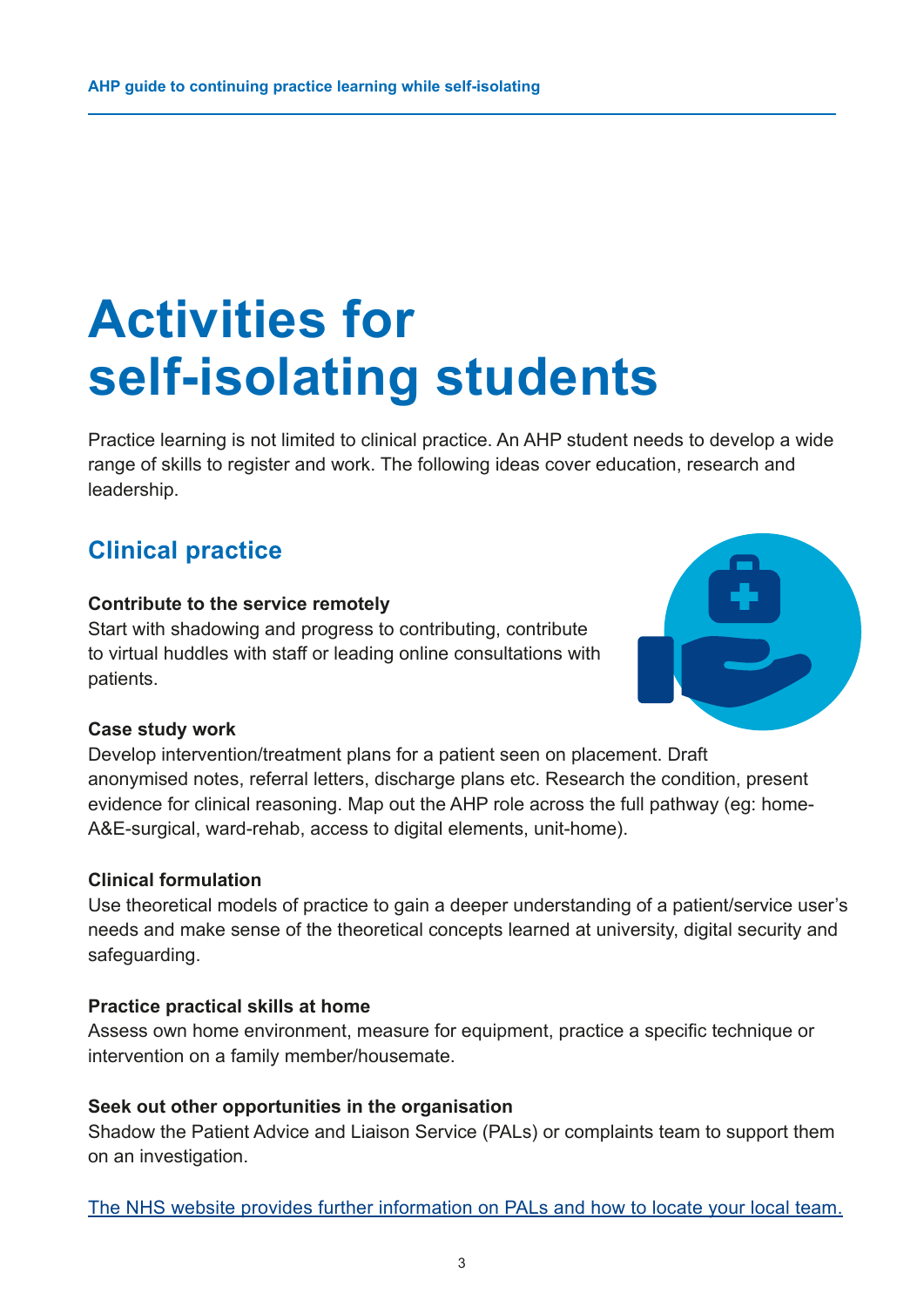### **Education**

#### **Develop a new resource**

Ideas may include creating an information pack or glossary of terms used for future students on the placement.

Others have created a fatigue management guide for service users or evidence-based social media content.

#### **Enhance access to digital care**

Provide digital literacy help to patients connecting to online consultations for the first time.

#### **Teach the team**

Research and develop a teaching session to deliver in-person or online such as clinical safety linking in with the Informatics Team's Safety Officer.

#### **Host a journal club**

Plan and chair an online journal or podcast club for the team or peers.

#### **Harness peer-learning**

Connect with other students to role-play a case study, plan/record intervention, discuss reasoning.

#### **Create digital guides**

How to use online/digital tools for facilitating learning (eg. Miro; MindNode; OneNote; Google software).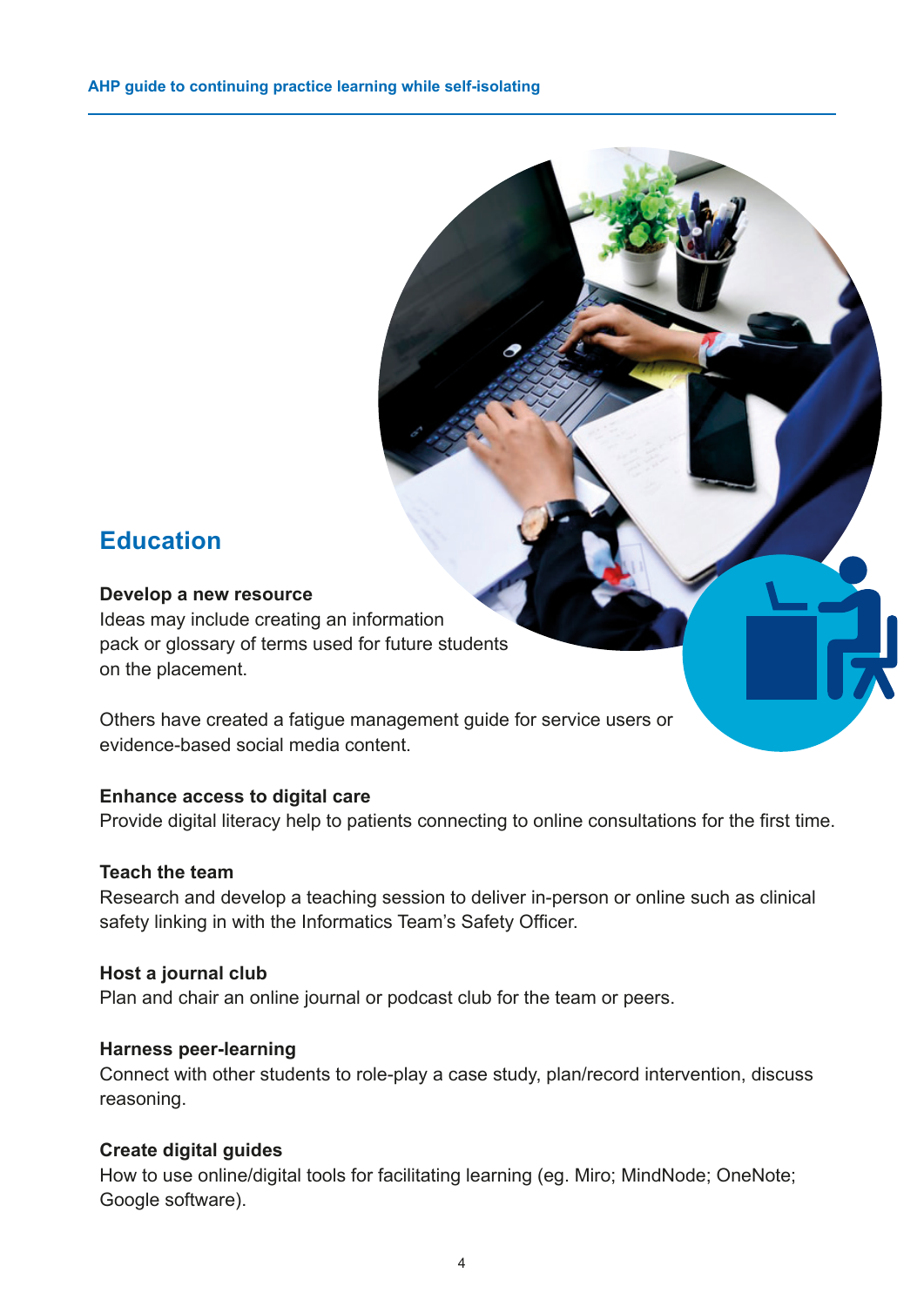### **Research**

#### **Service evaluation**

How do patients feel about remote consultations etc? What are patient/service user experiences of digital tools? How are we using digital tools to meet patient/carers needs and goals?

#### **Find the evidence**

Review and summarise relevant guidelines or literature to support practice.

#### **Exploring experiences of the team**

What are the attitudes, knowledge and skills of practice educators around aspects of digital learning?

#### **Scoping digital capability in the team**

What is the current level of digital capabilities/maturity in the context of practice learning? For example, the HEE digital capability framework, AHP Digital Maturity work, AHP framework from the Chief Allied Health Professions Officer (CAHPO).

### **Leadership / Management**

#### **Complete a project for the service**

Ideas could include developing a framework of the necessary skills and knowledge for delivery of effective 'digital learning/care delivery' (eg: Technology enhanced learning (TEL), simulation etc) or reporting on the challenges/enablers in making leadership placements available.

#### **Develop leadership skills**

Complete relevant e-learning packages, for example via [e-Learning For Healhcare \(e-LfH\)](https://portal.e-lfh.org.uk/)  [website](https://portal.e-lfh.org.uk/) or NHS Improvement, [Edward Jenner Programme on the NHS Leadership](https://www.leadershipacademy.nhs.uk/programmes/the-edward-jenner-programme/)  [Academy website,](https://www.leadershipacademy.nhs.uk/programmes/the-edward-jenner-programme/) online modules on Quality Improvement (QI).

#### **Learn from a leader**

Shadow a leader or manager to experience their role and work to develop a range to solutions to a management issue.

#### **Complete some Quality Improvement (QI) work**

Learn about QI methodology and address a complex problem within the organisation to improve care and patient outcomes.



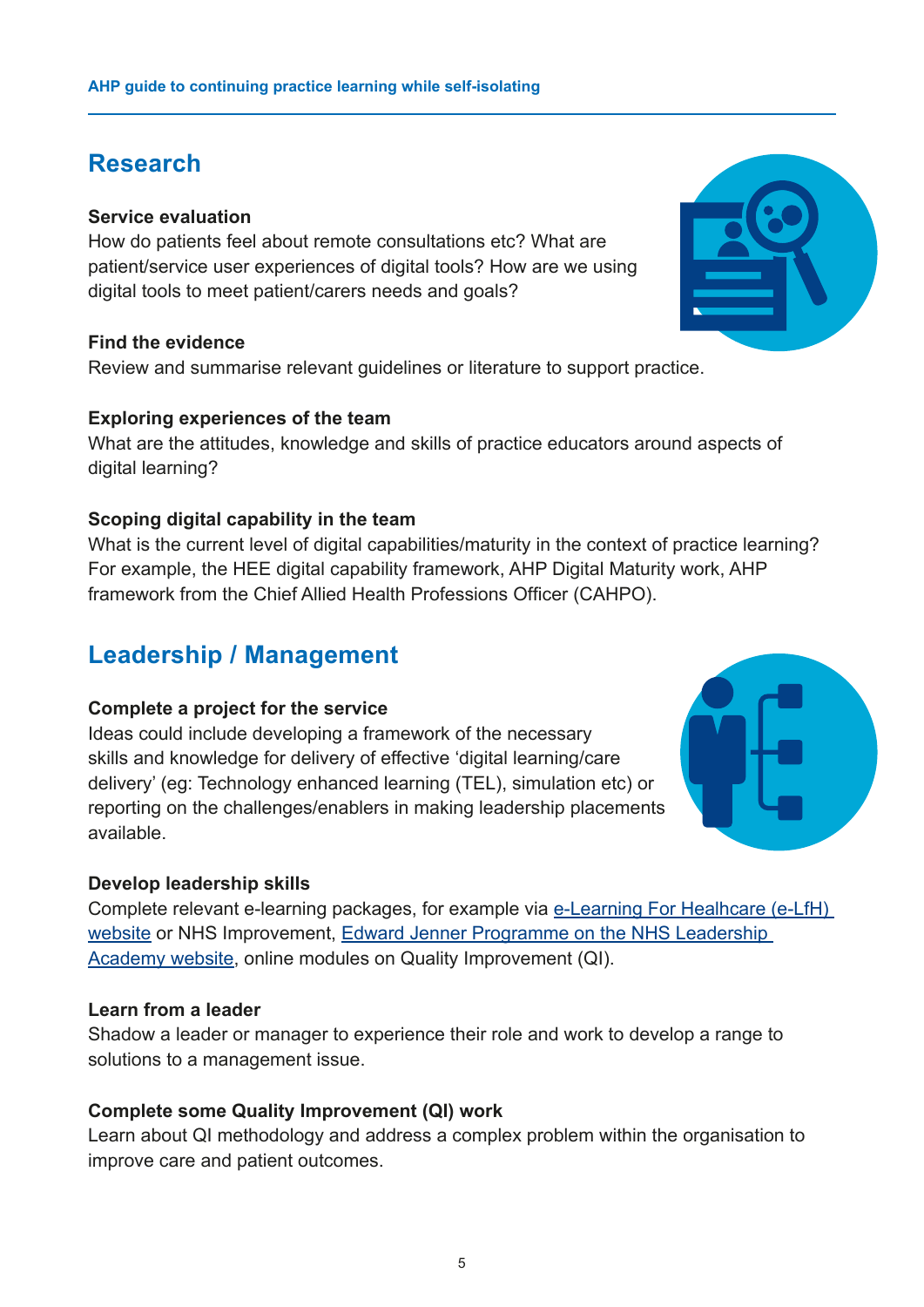# **Hints and tips**

## **Tips for students**

- Work with other students as a pair or group to support each other, harness creativity and feel part of the team
- Arrange regular check-ins / huddles with your supervisor to keep on track and feel connected
- Methodically review how these activities will meet your placement learning outcomes. This will help you identify gaps and consider ways of achieving all your learning outcomes
- Use the support around you your university link tutor, the team you are on placement with, your fellow students, digital platforms and networks.

# **Tips for practice settings**

- Scope out project ideas that would benefit your service and improve your patient/ service users care. Set out aims, stakeholders/key contacts, timescales and outputs so students know what is expected
- A pair or group of students working together can achieve far more than a lone student. Enable them to work together, support each other and use their creativity in shaping a project
- Go beyond the traditional end of placement presentation focus on a project that will make an impact of patient care or the team
- Students will learn lots from a 'pandemic' placement, so any experience can meet the learning outcomes
- Continue regular online check-ins with their supervisor and team.